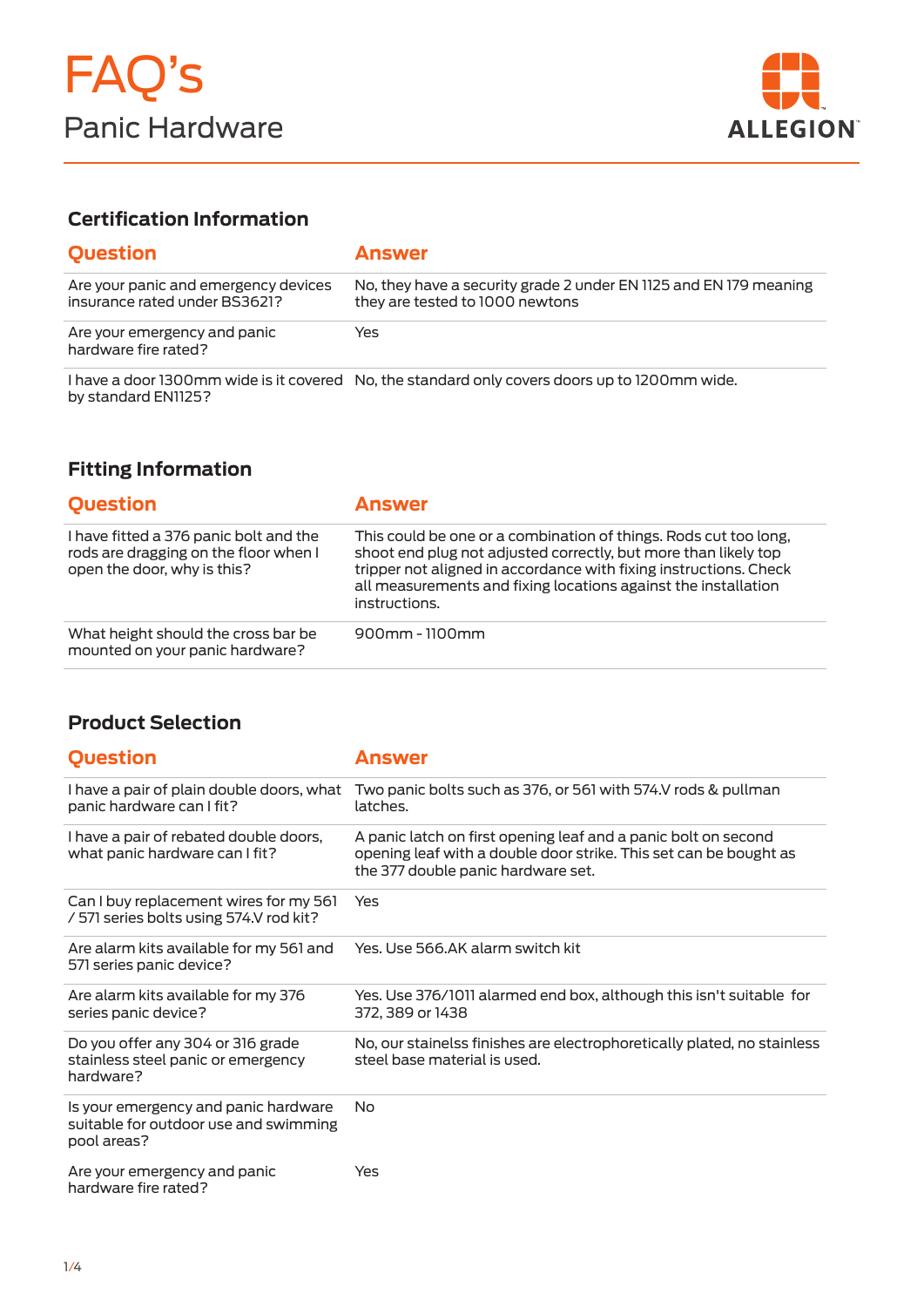# FAQ's Panic Hardware



| Is a cylinder hole blanking plate<br>available for the 1413 outiside access<br>device?                               | <b>No</b>                                                                                                                            |
|----------------------------------------------------------------------------------------------------------------------|--------------------------------------------------------------------------------------------------------------------------------------|
| Can you change a lever to a knob and<br>vice versa on the 1413 outside access<br>device?                             | Yes, levers and knobs are available to purchase seperately.                                                                          |
| Is the 1413 outside access device<br>available with key retention?                                                   | Yes, this is a standard feature that can be selected at time of<br>installation.                                                     |
| When using the 1413.LE lever operated<br>device, what happens if someone<br>applies excessive pressure to the lever? | The device incorporates a clutch safety mechanism to prevent<br>damage in abusive situations.                                        |
| What size cylinder os supplied with the<br>1413?                                                                     | 40mm half euro profile cylinder. Supplied with 3 keys                                                                                |
| Do you sell spare cylinders for the 1413<br>outside access device?                                                   | Yes our code for a standard differ cylinder supplied with 3 keys is<br>OG304.02.12.SD1.                                              |
| Do the 376 panic bolts and 378 panic<br>latch use the same dogging end box?                                          | Yes, to convert to dogging function use 376/1021/SE dogging end<br>box. Bear in mind doggin function is not permitted on fire doors. |
| In what temperature range can the 378<br>and 376 panic hardware be used?                                             | It has been successfully tested between minus 10 degrees<br>centigrade and plus 60 degrees centigrade.                               |
| Can the 9260 push button lock be used<br>with the 376 panic bolt?                                                    | Yes codes are 571.1.EL.SE for the 1200m version and 571.2.EL.SE for<br>the 840mm version.                                            |
| Can the 571EL be shortened as 570?                                                                                   | Yes but only to a 600mm minimum length.                                                                                              |
| Can the 571EL be operated from the<br>inside?                                                                        | Egress is granted mechanically as a standard exit device,                                                                            |
| Can the 571EL be operated by the 1413<br>outside access device??                                                     | Yes                                                                                                                                  |
| What RAL colour is the silver 571 panic<br>latch?                                                                    | <b>RAL9006</b>                                                                                                                       |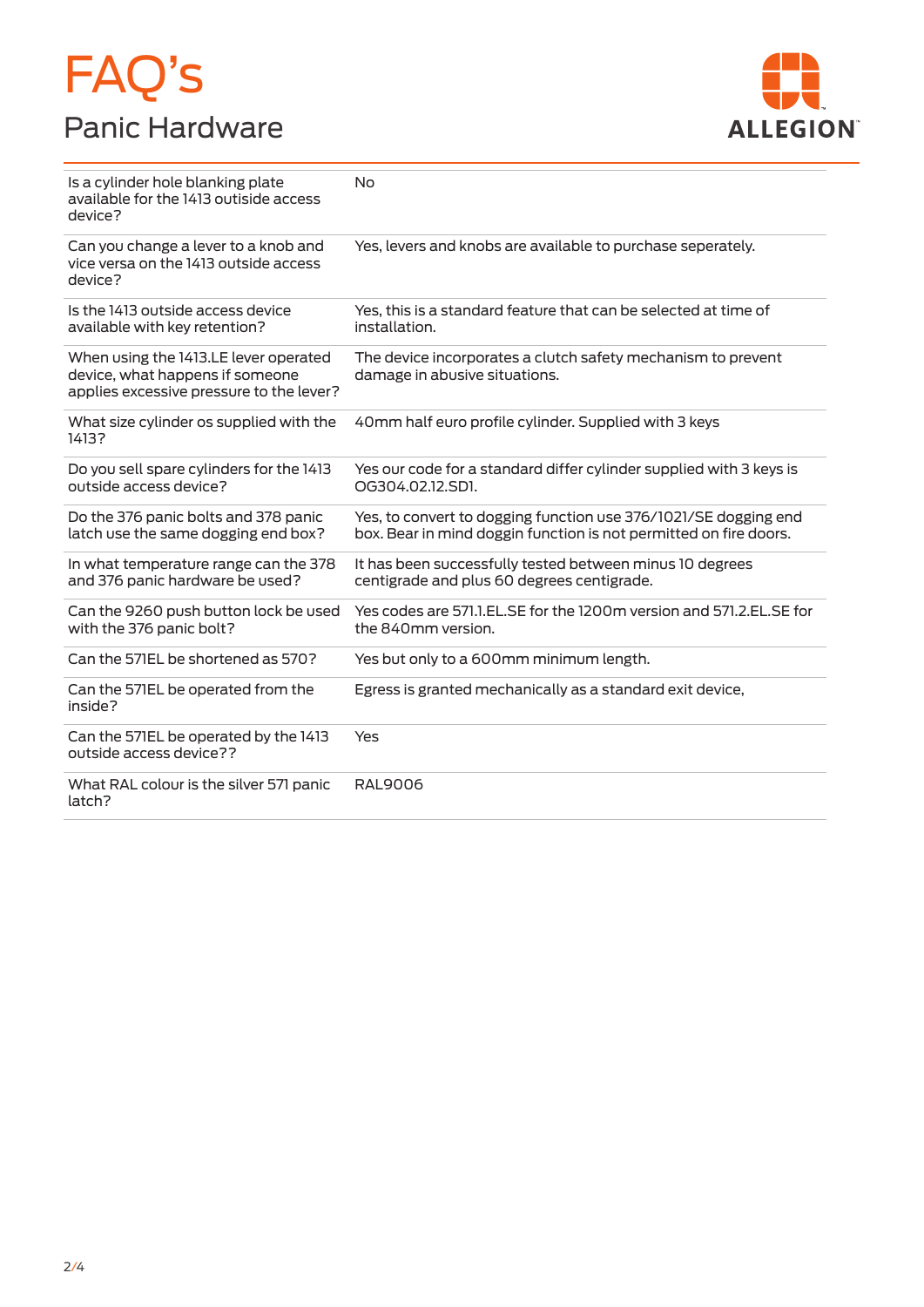

# **Technical Specification**

| <b>Question</b>                                                                                      | <b>Answer</b>                                                                                                                                                                                                                                                               |
|------------------------------------------------------------------------------------------------------|-----------------------------------------------------------------------------------------------------------------------------------------------------------------------------------------------------------------------------------------------------------------------------|
| How do I change the hand on a panic<br>bolt to suit the OAD?                                         | You cannot change the hand on a 376 panic bolt you will need to<br>change the OAD to suit the bolt.                                                                                                                                                                         |
| Is it okay to use dogging devices on<br>emergency exit doors?                                        | Yes if it's not a fire door. No if it's a fire door.                                                                                                                                                                                                                        |
| What is an alarmed end box?                                                                          | It's the end operating box containing a microswitch. This can be<br>used as part of an alarm circuit.                                                                                                                                                                       |
| Can I use a rim cylinder for outside<br>access on my panic and emergency exit<br>devices?            | You can on latch devices but never vertical rod devices or where<br>side pullmans are used.                                                                                                                                                                                 |
| How much of my panic door needs to<br>be covered by a cross bar or touch bar?                        | According to EN1125, the length of the touch bar or panic bar should<br>be as near as possible the effective width of the opening and not<br>less than 60% of the width of the opening.                                                                                     |
| How do I hand my doors?                                                                              | Clockwise closing door = L/H Anticlockwise closing door = R/H                                                                                                                                                                                                               |
| What door height will my 376 series<br>bolts suit as standard?                                       | 2500mm                                                                                                                                                                                                                                                                      |
| What is the maximum door height my<br>376 series bolt can accommodate?                               | 3350mm using the 376ELTS rod extension kit.                                                                                                                                                                                                                                 |
| What door height will my 561 / 571<br>series bolts suit as standard?                                 | 2500mm                                                                                                                                                                                                                                                                      |
| What is the maximum door height my<br>561 / 571 series bolt can accommodate                          | 3350mm using the 576.RE rod extension kit                                                                                                                                                                                                                                   |
| What's the minimum clear opening for<br>your panic devices?                                          | 500mm                                                                                                                                                                                                                                                                       |
| I have a 379 mortice panic latch<br>operator how does the 1413 outside<br>access device fit with it? | The top fixing bolt goes above the mortice nightlatch, and the<br>bottom one through the cylinder piercing in the lock.                                                                                                                                                     |
| Can I use a 9260 push button lock with<br>a 379 mortise panic latch operator?                        | No. It can be used with surface mounted devices such as 376 panic<br>bolt, but no mortise devices or the 581 push pad                                                                                                                                                       |
| Can I use the 573 mortise panic<br>operator on double rebated doors?                                 | No. We do not offer a rebate set to suit.                                                                                                                                                                                                                                   |
| I have a 1413 outside access device, how<br>do I set it up for key retention?                        | Key retention ensures that the outside access device is always<br>locked before the key can be removed. To enable the function<br>insert key into cylinder, lock device and turn key to vertical position,<br>remove key and insert pin at rear of device next to cylinder. |
| Which OAD is most suitable for abusive<br>situations?                                                | 1413.KE knob operated device.                                                                                                                                                                                                                                               |
| I want to use an oval cylinder with the<br>1413 outside device, will it work?                        | No, only operates with euro cylinder. Some cylinder manufacturers<br>can insert a cylinder plug into a Euro cylinder.                                                                                                                                                       |
| Can an exisiting 570 series be converted<br>to electric latch retraction?                            | No. conversion parts are not available but it is sometihng we are<br>looking at for the future.                                                                                                                                                                             |